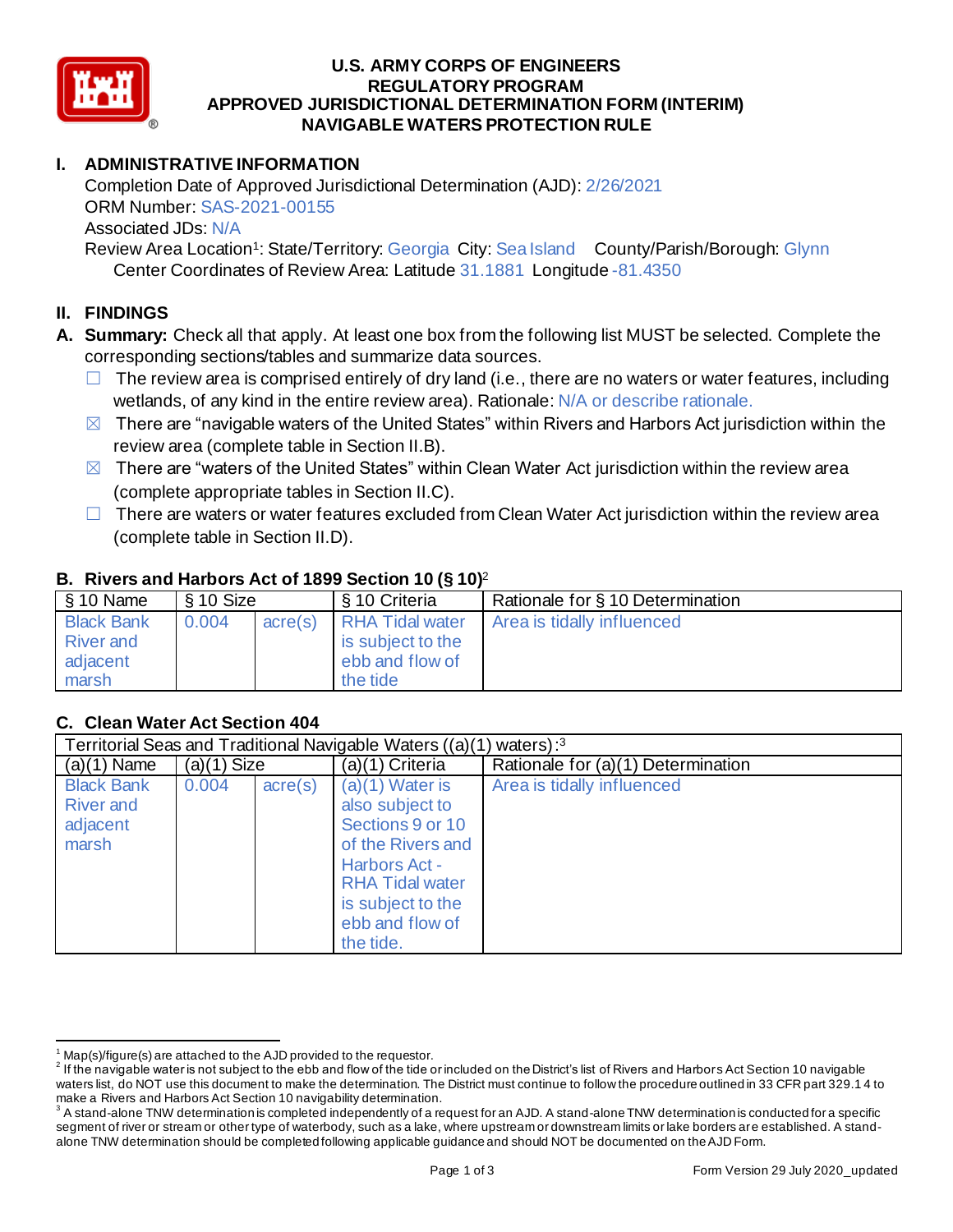

#### **U.S. ARMY CORPS OF ENGINEERS APPROVED JURISDICTIONAL DETERMINATION FORM (INTERIM) NAVIGABLE WATERS PROTECTION RULE REGULATORY PROGRAM**

| Tributaries $((a)(2)$ waters): |               |         |                 |                                    |  |
|--------------------------------|---------------|---------|-----------------|------------------------------------|--|
| $(a)(2)$ Name                  | $(a)(2)$ Size |         | (a)(2) Criteria | Rationale for (a)(2) Determination |  |
| $N/A$ .                        | $N/A$ .       | $N/A$ . | $N/A$ .         | $N/A$ .                            |  |
|                                |               |         |                 |                                    |  |

| Lakes and ponds, and impoundments of jurisdictional waters $((a)(3)$ waters): |               |  |                   |                                    |  |
|-------------------------------------------------------------------------------|---------------|--|-------------------|------------------------------------|--|
| $(a)(3)$ Name                                                                 | $(a)(3)$ Size |  | $(a)(3)$ Criteria | Rationale for (a)(3) Determination |  |
|                                                                               | $N/A$ .       |  |                   | $N/A$ .                            |  |
|                                                                               |               |  |                   |                                    |  |

| Adjacent wetlands ((a)(4) waters): |                                                |           |                    |                                         |  |
|------------------------------------|------------------------------------------------|-----------|--------------------|-----------------------------------------|--|
| Name<br>(a)(4)                     | <b>Size</b><br>$\langle \Delta \rangle$<br>(a) |           | (a)(4)<br>Criteria | Determination<br>Rationale for $(a)(4)$ |  |
| N/f                                | N/A                                            | N/<br>7А. |                    | $N/A$ .                                 |  |
|                                    |                                                |           |                    |                                         |  |

# **D. Excluded Waters or Features**

| D. Excluded Waters or Features                      |         |                        |                                       |  |  |
|-----------------------------------------------------|---------|------------------------|---------------------------------------|--|--|
| Excluded waters $((b)(1) - (b)(12))$ : <sup>4</sup> |         |                        |                                       |  |  |
| <b>Exclusion Size</b><br>Exclusion Name             |         | Exclusion <sup>5</sup> | Rationale for Exclusion Determination |  |  |
| N/A                                                 | $N/A$ . | $N/A$ .                | N/A                                   |  |  |
|                                                     |         |                        |                                       |  |  |
|                                                     |         |                        |                                       |  |  |
|                                                     |         |                        |                                       |  |  |
|                                                     |         |                        |                                       |  |  |
|                                                     |         |                        |                                       |  |  |
|                                                     |         |                        |                                       |  |  |
|                                                     |         |                        |                                       |  |  |
|                                                     |         |                        |                                       |  |  |

### **III. SUPPORTING INFORMATION**

- **A. Select/enter all resources** that were used to aid in this determination and attach data/maps to this document and/or references/citations in the administrative record, as appropriate.
	- $\boxtimes$  Information submitted by, or on behalf of, the applicant/consultant: Approved JD Request submitted to
	- the Corps on January 6, 2021.
		- This information is sufficient for purposes of this AJD. Rationale: N/A
	- $\Box$  Data sheets prepared by the Corps: Title(s) and/or date(s).
	- ☒ Photographs: Aerial: Figure No. 1: Aerial
	- $\Box$  Corps site visit(s) conducted on: N/A
	- □ Previous Jurisdictional Determinations (AJDs or PJDs): N/A
	- ☐ Antecedent Precipitation Tool: *provide detailed discussion in Section III.B*.
	- ☐ USDA NRCS Soil Survey: N/A
	- ☒ USFWS NWI maps: Figure No. 2: National Wetlands Inventory
	- □ USGS topographic maps: N/A

 $^4$  Some excluded waters, such as (b)(2) and (b)(4), may not be specifically identified on the AJD form unless a requestor specifically asks a Corps district to do so. Corps districts may, in case-by-case instances, choose to identify some or all of these waters within the review area. to do so. Corps districts may, in case-by-case instances, choose to identify some or all of these waters within the review area.<br><sup>5</sup> Because of the broad nature of the (b)(1) exclusion and in an effort to collect dataon sp

 exclusion, four sub-categories of (b)(1) exclusions were administratively created for the purposes of the AJD Form. These four sub -categories are not new exclusions, but are simply administrative distinctions and remain (b)(1) exclusions as defined by the NWPR.